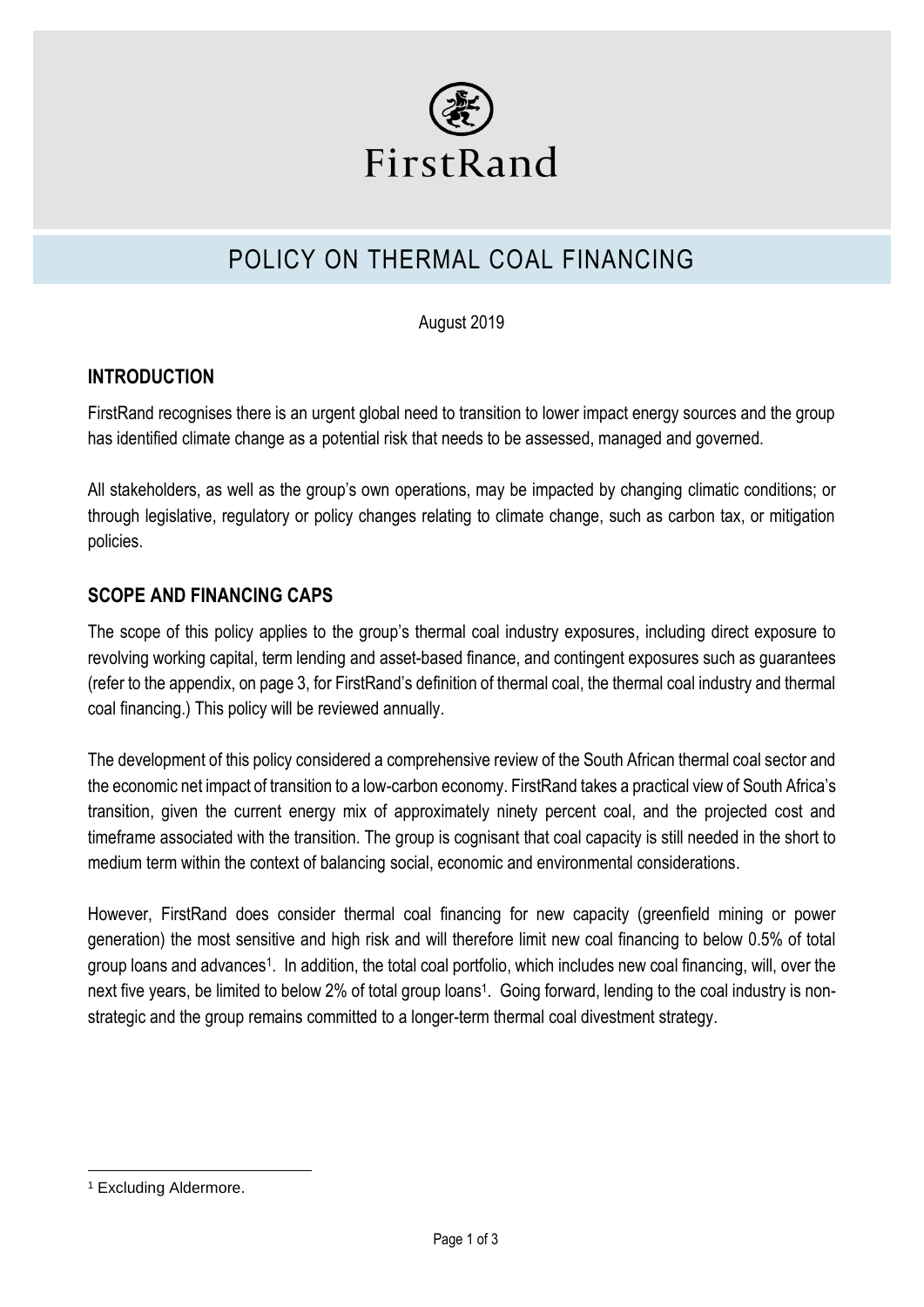## **ENHANCED DUE DILIGENCE**

All new thermal coal transactions are subject to an enhanced environmental and social due diligence, which requires clients to adhere to the most stringent industry best practices. These are outlined below. The group also encourages existing clients to implement these practices:

- Use of the cleanest fuel economically available if that is consistent with the overall energy and environmental policy of the country or the region where the plant is proposed.
- When burning coal, giving preference to high-heat-content, low-ash, and low-sulphur coal.
- Consideration of beneficiation to reduce ash content, especially for high-ash coal.
- Selection of the best power generation technology for the fuel chosen to balance the environmental and economic benefits. The choice of technology and pollution control systems will be based on the site-specific environmental assessment.
- Application of the latest technologies as appropriate for the project to limit and mitigate environmental impacts, and to meet sustainability criteria such as the *IFC Performance Standards.*
- Implementation of certification such as ISO 14001 or a similar standard.
- Implementation of, or being in the process of implementing, an environmental and social management system which controls the specific risk exposure.
- Compliance with local environmental and social laws and regulations and all applicable permits